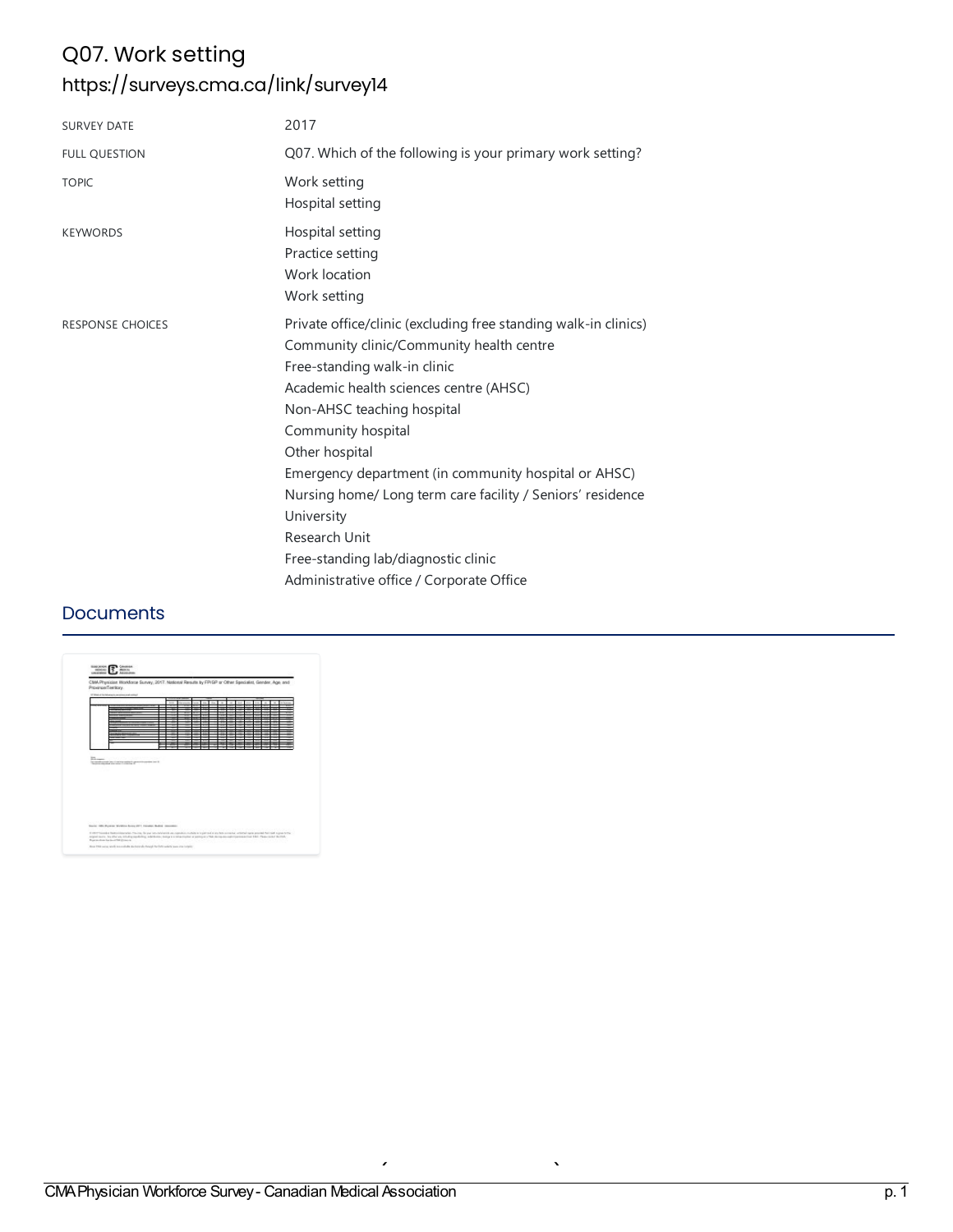# Q09. Organization of practice (solo, group, etc.) <https://surveys.cma.ca/link/survey16>

| <b>SURVEY DATE</b>      | 2017                                                                                                                                                                                                       |
|-------------------------|------------------------------------------------------------------------------------------------------------------------------------------------------------------------------------------------------------|
| <b>FULL QUESTION</b>    | Q09. How is your MAIN patient care setting organized? Check ONLY ONE. (Note that a solo or<br>group practice could also include another health professional who does not have her/his own<br>caseload).    |
| <b>TOPIC</b>            | Work setting<br>Patient care<br>Hospital setting<br>Collaborative practice                                                                                                                                 |
| <b>KEYWORDS</b>         | Collaborative practice<br>Group practice<br>Hospital setting<br>Interprofessional<br>Partner<br>Patient care setting<br>Practice setting<br>Solo practice<br>Team practice<br>Work setting                 |
| <b>RESPONSE CHOICES</b> | Solo practice<br>Group practice – community based<br>Interprofessional practice – community based (physician(s) & other health professional(s) who<br>have their own caseloads)<br>Hospital-based practice |

### **Documents**